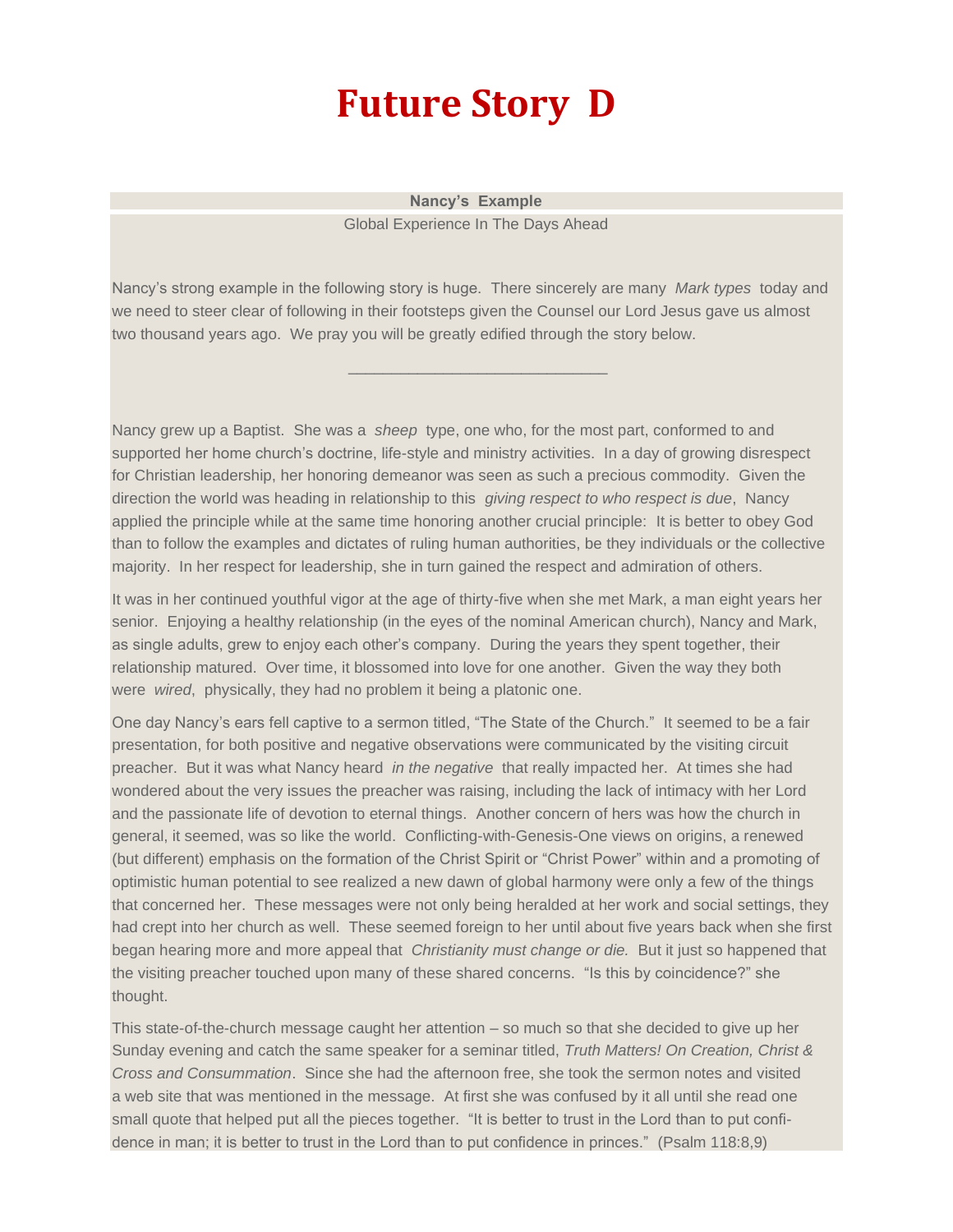"WOW!" she said to herself, "What a simple concept, yet one that runs deep. 'Simplicity in profundity.' Hmmm, I like that," she thought. As she read over pertinent messages and concise philosophical statements about the issue of truth and how one comes to truth, the light further brightened. Now she definitely didn't want to miss the evening presentation. She was taken back by a reading on the third web site (the first site had links to other sites) that appealed to Jesus' application in Matthew 15 – how God disdains the practice of religious traditions of man being placed above (as more authoritative than) God's Word.

It was during this reading that Nancy received a text from Mark. He was writing to invite her out to dinner, to which she responded, "Well, I'm going to attend a seminar this evening. Would you care to join me?" "Wonderful," Mark thought when he received her immediate response, "she **is** online." "I'll tell you what," Mark replied. "Let's catch both." And that they did. Little did they realize at the time how much that evening would forever affect their relationship. To make a long story short, Mark was offended by the message that evening, labeling it as another one of those fundamentalist, doom-and-gloom perspectives about the last days. Nancy on the other hand, took the free devotional titled, *One Year Book of Bible Prayers* and a simple but quality printout of a list of Scriptures about the days just prior to the return of Jesus Christ. Ten minutes into their dinner they agreed not to talk further about the seminar, for their discussion had become too heated. With the redirection of conversation topic, they went on to once again enjoy one another's company the rest of the evening.

This day began for Nancy a ten-year journey into the study of contemporary issues in light of biblical prophecy. At the end of this period, which included a major inductive Bible study of end-time passages, Nancy found herself better discerning religious culture through a biblical grid as opposed to one offered by the (now dominate) contemporary religious community. This *Christian culture* had gone from being pluralistic in perspective to syncretistic in mandate. "More than just interesting!" she thought. She also critically observed that the two positions (the biblical one and the spiritual one being offered by the contemporary *church*) were rapidly growing to be in direct opposition with one another. Again, this fascinated her.

In the fourteenth year of her close relationship with Mark, global conditions were such that Nancy could not remain as quiet as she had been in the past. Things were heating up eschatologically so much so that she was compelled to speak out. She began telling others about pertinent Scripture passages, web sites and other resources concerning crucial biblical themes unfolding in present culture. Over this year she had countless discussions with Mark – brief ones, for the most part, due to, at times, apparent lack of interest on his part. But it was more than that. Something was clearly WRONG, for he seemed even further opposed to her concerns even though her warrants were impeccably justified. The fact that Mark was coming from a Christian background also rang odd, for through the years he had become more outspoken against biblical truths. "He should be more open-minded about these matters," Nancy thought.

It was almost a year later that she decided to be even more vocal with Mark about her discoveries. She revisited an earlier discussion that she and Mark had had on the eternal consequences tied to following the present global mandate to contribute to world peace through simply joining the well-established One World Alliance by accepting the mark that provided both essential-for-living and non-essential pleasantries of great sensual appeal.

To this, Mark finally had to respond. While addressing these very things one day, Nancy continued to cast her points in a very clear and evidenced manner. She was especially touching upon this new mark that was now being mandated by the global village. Enough was enough. We join them in their conversation: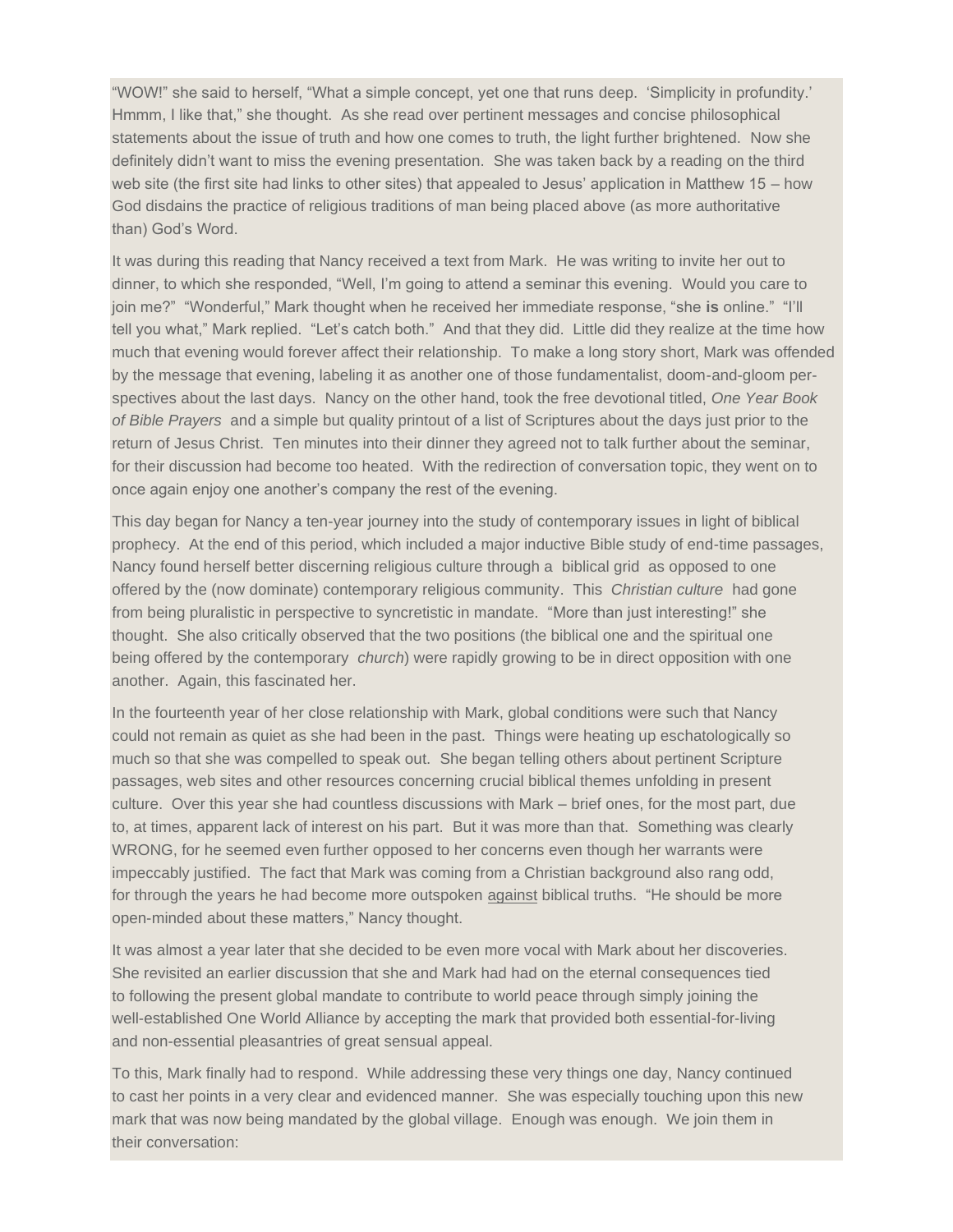Mark shouted back, "**But I was always told, 'Once saved, always saved!'** If that's really the case, I can do whatever – even take this mark you're calling 'the mark of the beast.' Come on Nanc! You know full well that we have to take it in order to continue existing given the present-day conditions that are clearly in full swing. God is gracious and will understand out plight. Surely He wouldn't reject His own simply because we took this silly mark. I'll tell you what, Nancy, let's strike a deal. Let's take the mark and then use it to buy necessary food for the other Christians who aren't willing to take it. This way we're safe for sure! God will understand if we use this mark to help provide for His people in Jesus." After a short delay on Nancy's part, Mark sought her response. "Honey, I really need your feedback here!"

"Mark, I hear what you're saying but God has been very clear on this issue. Those who are truly His will not take this mark of the beast that is now being forced on the world. I know you acknowledge the authority of God's Word above the global ideas of some of the religious leaders of our day. Mark, I love you dearly, you know that, but you must listen to me for just a minute, please! While I strongly encourage you to reread the entire chapters of Revelation 13 and 14 on your own after we part ways in just a few minutes, let me quote some key verses now. Don't forget, these verses must be read in their context. Mark, would you promise me that you'll read these two chapters when you go home this afternoon and think seriously about my point of view?"

"Nanc, I know you love me. And yes, I promise to read them when I get home." His tears began flowing once again, as did hers.

"Oh my love, you don't know how much this means to me!" Nancy's voice was so gentle and kind, while at the same time both urgent and most serious. "While these verses that I want to share with you are few, they are very important, so please listen carefully." As Nancy read, Mark was impressed, for never before had she spoken with such passion. And yet, Mark didn't let her finish. As Nancy was reading the Revelation 13:14-17 and Revelation 14:9-11 passages, Mark interrupted, "Nancy, I hear your point but let me read this material on my own later today, okay?"

"Mark, you must. I'm floored by the accuracy of these passages! You see what's happening out there, I know you do. It's not just the taking of the mark that we're commanded to avoid. It's also understood that those who take the mark are aligning with this evil one. I know you see this and, like you, I also acknowledge that refusing to take this mark will surely bring major consequences – possibly even our death, I don't know. But don't you see the exchange we'll be making if we yield? Let me share one last thing with you before heading out to catch a meeting with Audrey."

"If God's Word continues to unfold as precisely as it has so far, the fate of those 'Christians-by-name' who compromise and take the mark will be much more terrible than those of us who reject the mark and briefly suffer under the wrath of the antichrist."

## "**Nanc, NO WAY! You're out to lunch on this one**," Mark injected.

"Wait a minute," Nancy relied. "Hear me out on this babe, please! The Word of God explicitly states those who fall into this **deception** will not only incur the Bowls of God's wrath but will also suffer His eternal judgment in separation from God. According to many Bible passages, this will bring a *weeping and gnashing of teeth*."

But Nanc, we'll also be here during that time if we decide to reject the mark and somehow escape the persecution of this world leader," Mark responded. "Then **we**, too, will receive God's wrath in these bowl judgments."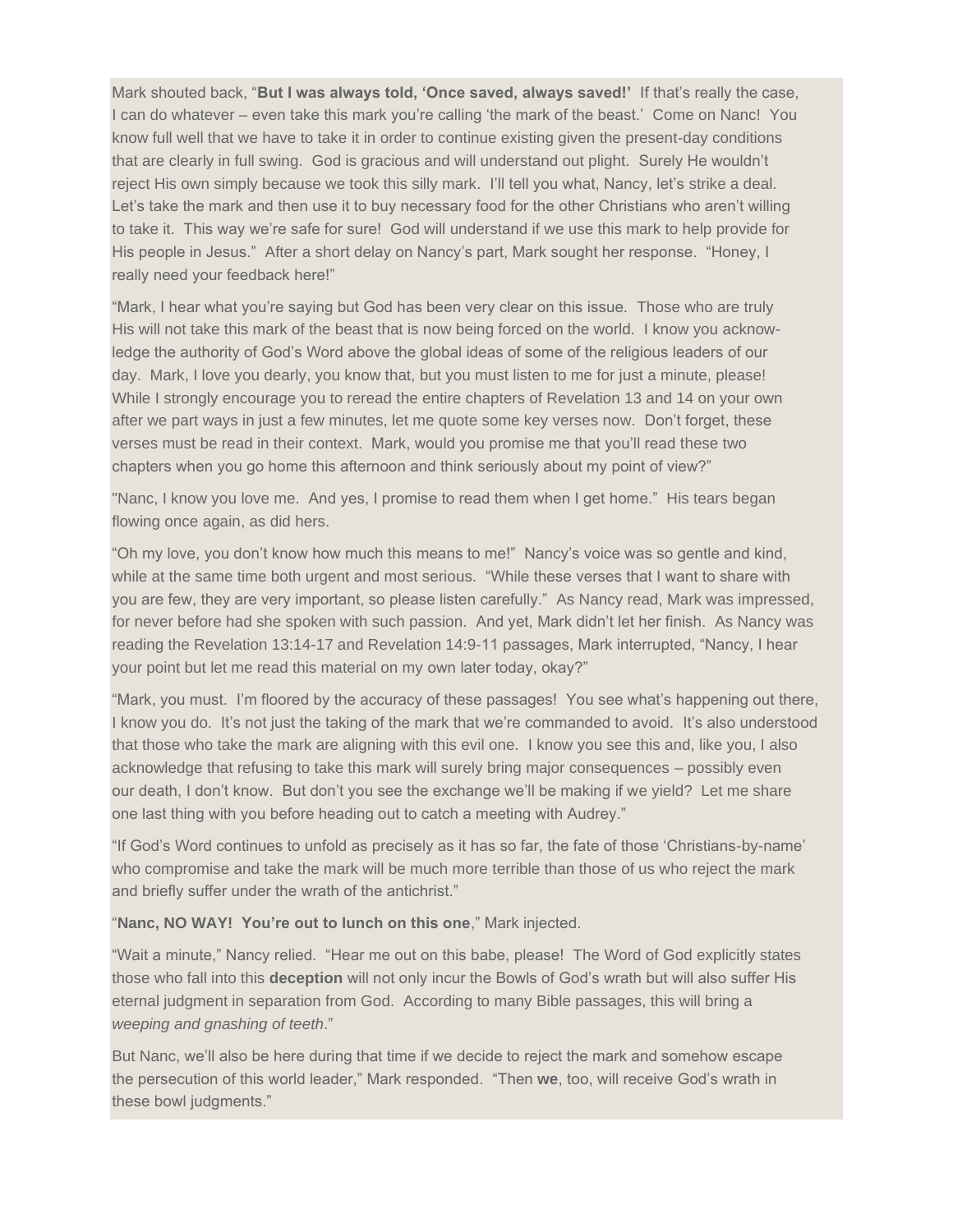"Mark, that's **NOT** correct! The Bible says that God's obedient people in Jesus Christ will never incur His wrath. As a result,. We will be spared His terrible wrath which He'll see poured out on the earth during these bowls. You can read about this very deliverance in Revelation 14 where Jesus Christ Himself comes and reaps His people from the earth in verses 14-16. Those gathered thereafter, at a totally different gathering, are those who then are inflicted by these bowls of wrath. But God's people in Christ Jesus miss this second gathering – this wrath-gathering – as a result of the first gathering at the final trumpet rapture gathering. Mark, it really does flow consistently through the pages of Revelation AND the other Bible passages concur.

"I'm not sure I'm following the chronology here Nanc," Mark relied.

"The Book of Revelation and the Gospels chronicle this event Mark – it's awesome!"

Nancy continued: "Don't you remember talking about this with me almost a year ago? The 11<sup>th</sup> and 14th chapters of Revelation emphatically state this very truth. At the final trumpet, which is mentioned in I Corinthians 15, Matthew 24:31, I Thessalonians 4 and other passages, God will reap His people from the face of the earth – He will spare them from the *hour of trial which will come upon the earth*. Shortly after the seventh trumpet rapture gathering, the bowls of His wrath will be poured out upon those who have 'the mark of the beast and those who worship his image.' So, **NO**, Mark, God's people in the Lord Jesus will not be around when this time of God's wrath is delivered. It's only those who yield to the **deception** of the wicked one who will be handed both the bowls of wrath and His eternal judgment. So you see, it's not an option for us to take this mark. It's not worth a temporary waiving of the antichrist's wrath again us! Remember, dear heart, it's those who endure to the end who will be saved. The patience of the saints of God in Christ Jesus is to keep the commandments of God and the faith of Jesus!"

"O.K. O.K. **O.K.**" was Mark's comeback. After a moment, though, he responded with more composure. "N a n c, you've given me a lot to think over tonight. It really seems that there's no way in the world you'd ever think twice about receiving this mark. Am I right! Am I hearing you correctly?"

"That's right, my love." With Nancy's answer, Mark held her tight for what seemed like hours. He was taken back by her extended gesture of verbal care for him. Oh what depth of passion and sincere belief, Mark thought. Gently taking her face in the palms of her hands, they exchanged an emotional kiss and said good-bye. Nancy then ran off to enjoy one last time of fellowship with Audrey.

Four hours later, Nancy was arrested. She had already accepted the possibility of this scenario even prior to her meeting with Mark earlier that afternoon due to how outspoken she had become about the global mandate to receive the mark. Given the Word's emphasis on deception and specifically Mt. 24:10, Nancy wanted to be one who demonstrated the opposite of that which was prophesied in the last phrase of the verse. She wanted to love Mark even though it was a possibility that he would turn out to be one of many who fulfilled what is predicted in the middle portion of that same verse. She grieved over what seemed to be a confirmation that he was indeed one of those unwilling to take a stand for the true Messiah, the Lord Jesus Christ. It was now *very dark*, but not for Nancy. In great subtle duplicity, the deceiver managed, once again, to lead another astray.

"And then many will fall away [NKJV: "be offended"] and betray one another and hate one another." (Matthew 24:10; ESV) Then, after the initial wave of deception (Mt. 24:4) – which takes place prior to the events spoken of in verse 10 – a second round of deception is determined: "And many false prophets will arise and lead many astray." (vs. 11) And yet, a THIRD round of deception will also come, this taking place **AFTER** the Great Tribulation: "Then if anyone says to you, 'Look, here is the Christ!' or 'There he